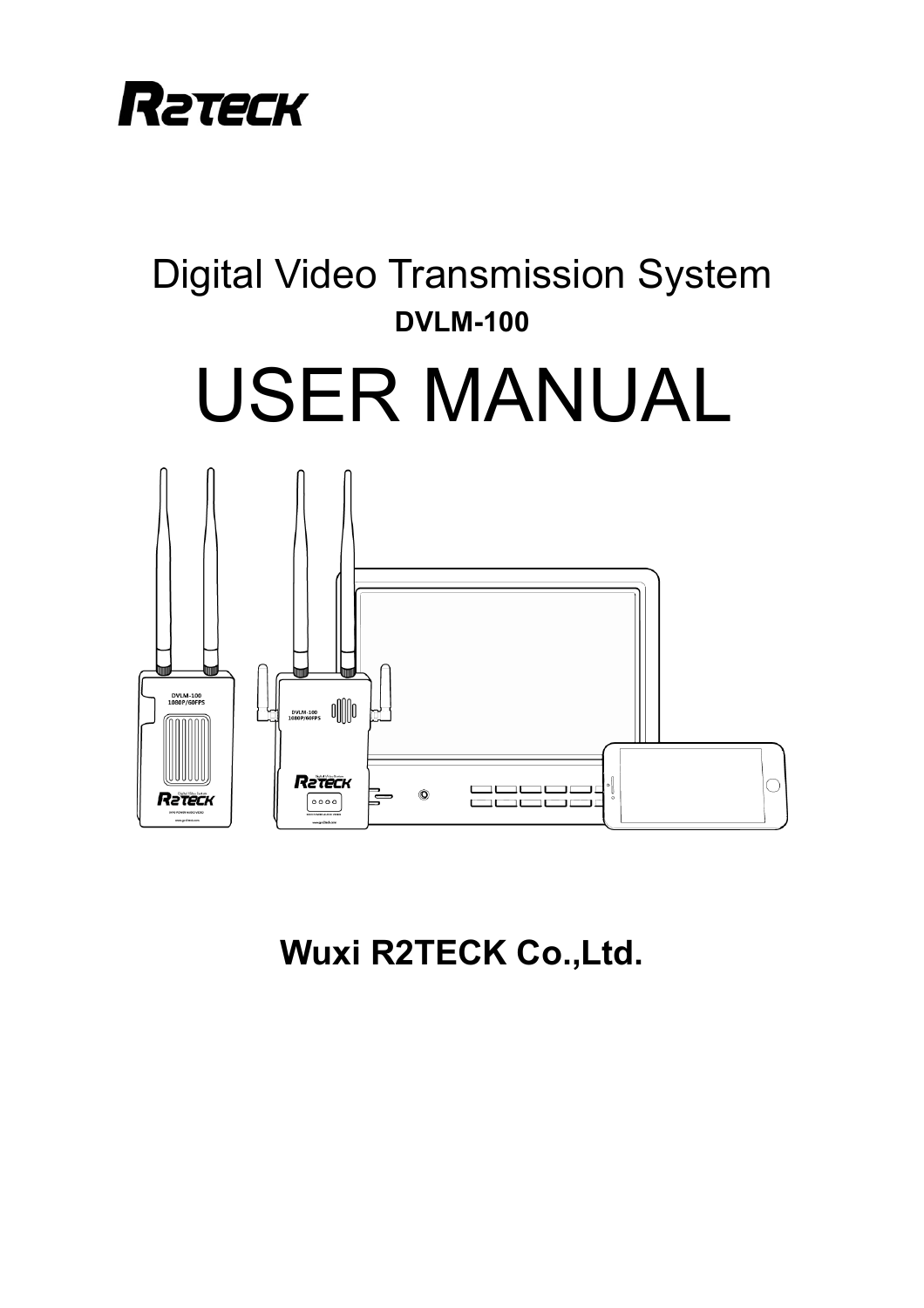# **Content**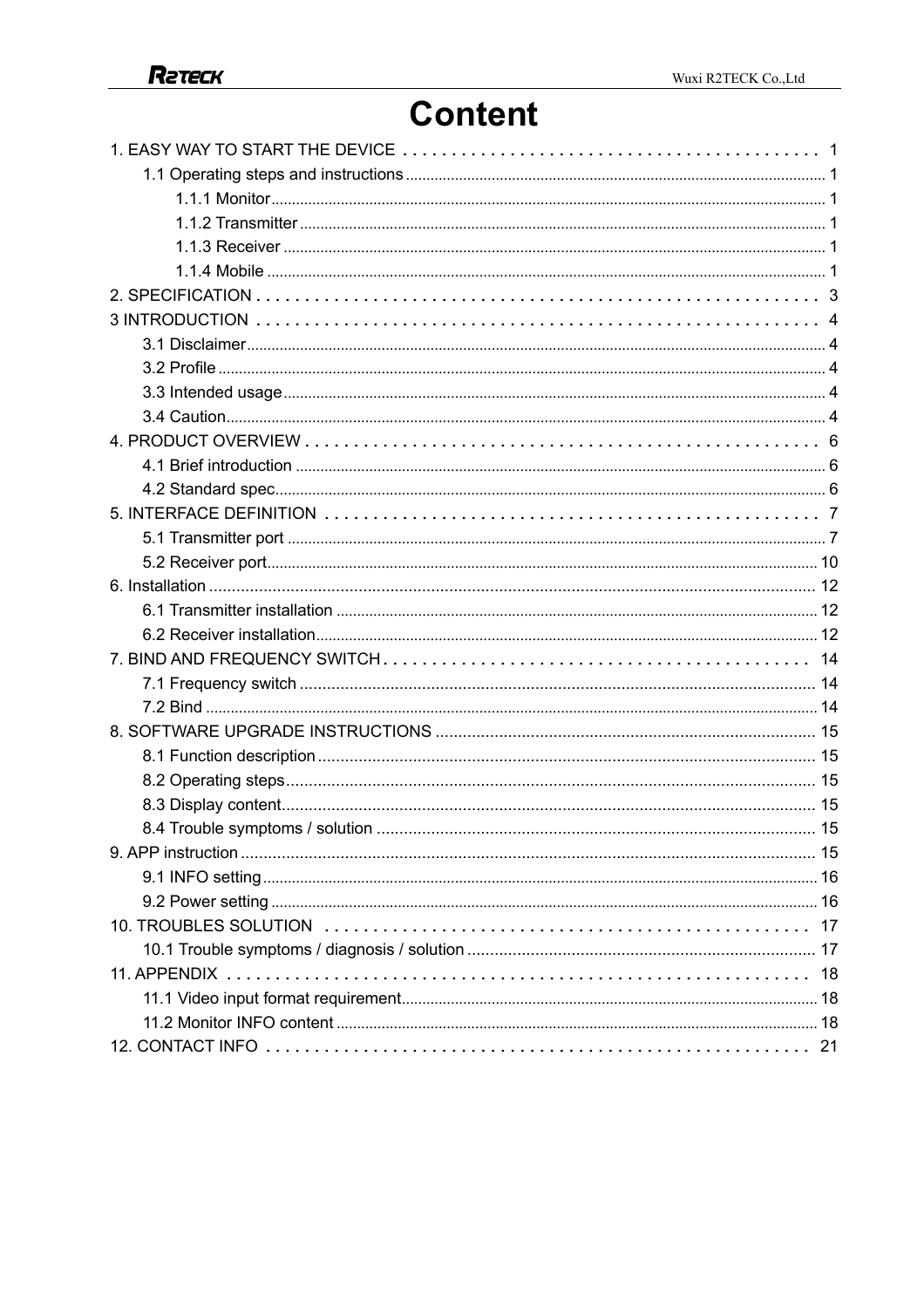# **1. Easy way to start the device**

# **1.1 Operating steps and instructions**

### **1.1.1 Monitor**

 $\triangleright$  Connect monitor to the power

### **1.1.1 Transmitter**

- $\triangleright$  Install the antennas.
- $\triangleright$  Install the HDMI camera cable.
- $\triangleright$  Connect camera to the power, select the correct video format.
- $\triangleright$  Connect Transmitter to the power.

There should be below instructions if the Transmitter works well.

WORK light flash regularly.

HDMI light turn-on

LINK light turn-on if the Transmitter connect to Receiver.

### **1.1.2 Receiver**

- $\triangleright$  Install the antennas
- $\triangleright$  Install the monitor by HDMI cable. (optional)
- $\triangleright$  Turn off the Receiver power button, then connect to the power (DC-12V power), turn on the receiver power button again.
- $\triangleright$  Turn on the power.

There should be below instructions if the receiver works well.

WORK light flash regularly

HDMI light turn-on(if installed the HDMI monitor).

LINK light turn-on if the receiver connect to transmitter.

HDMI monitor instruction (if installed the HDMI monitor):

The monitor shows logo "R2TECK" after receiver connect to the power.

After that, the monitor shows progress bar: Start-up / Selfcheck / Link.

Monitor real-time display the camera video when the transmitter connect to the receiver.

#### **1.1.3 Mobile**

- Ø The mobile connect the wifi network "R2TECK ", WIFI password "12345688"
- $\triangleright$  wait for connecting
- $\triangleright$  Run the APP (if the APP is already running, turn off it first then run again)

 $\triangleright$  The mobile real-time display the camera video, the MOBILE light on the receiver turn-on.

**Attention: Currently only allow working one mobile, if want to change the mobile, please follow below process:**

Disconnect the mobile with receiver wifi network.

Wait receiver MOBILE light turn off.

Repeat the above 4 steps.

iOS App installation: In App store, search the key word "DVLx" and download.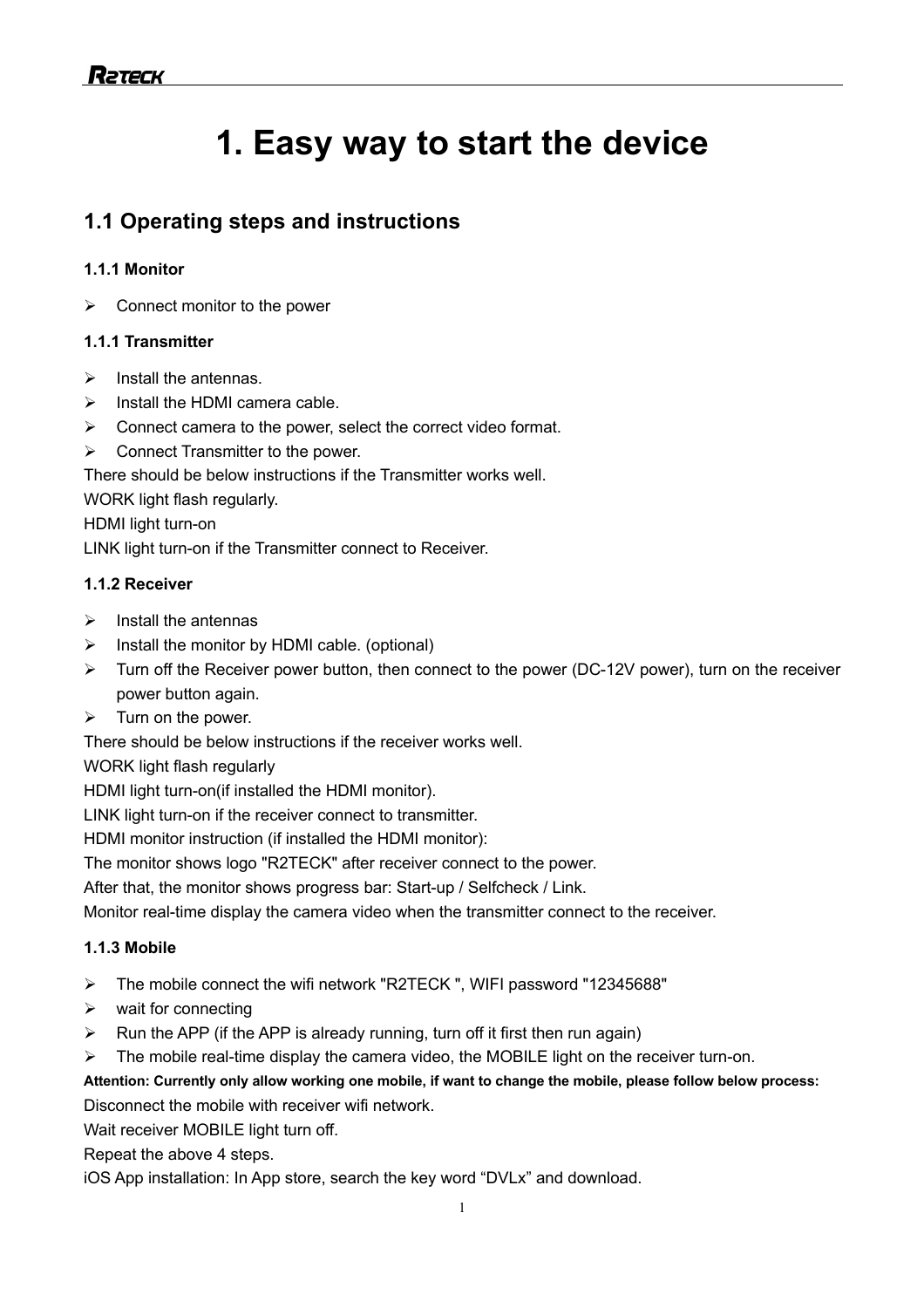Android installation: Refer to http://www.gor2teck.com/download/ ->DVLX android mobile client (apply for DVLM-100/DVL-1/DVL-C).



1.1.3.1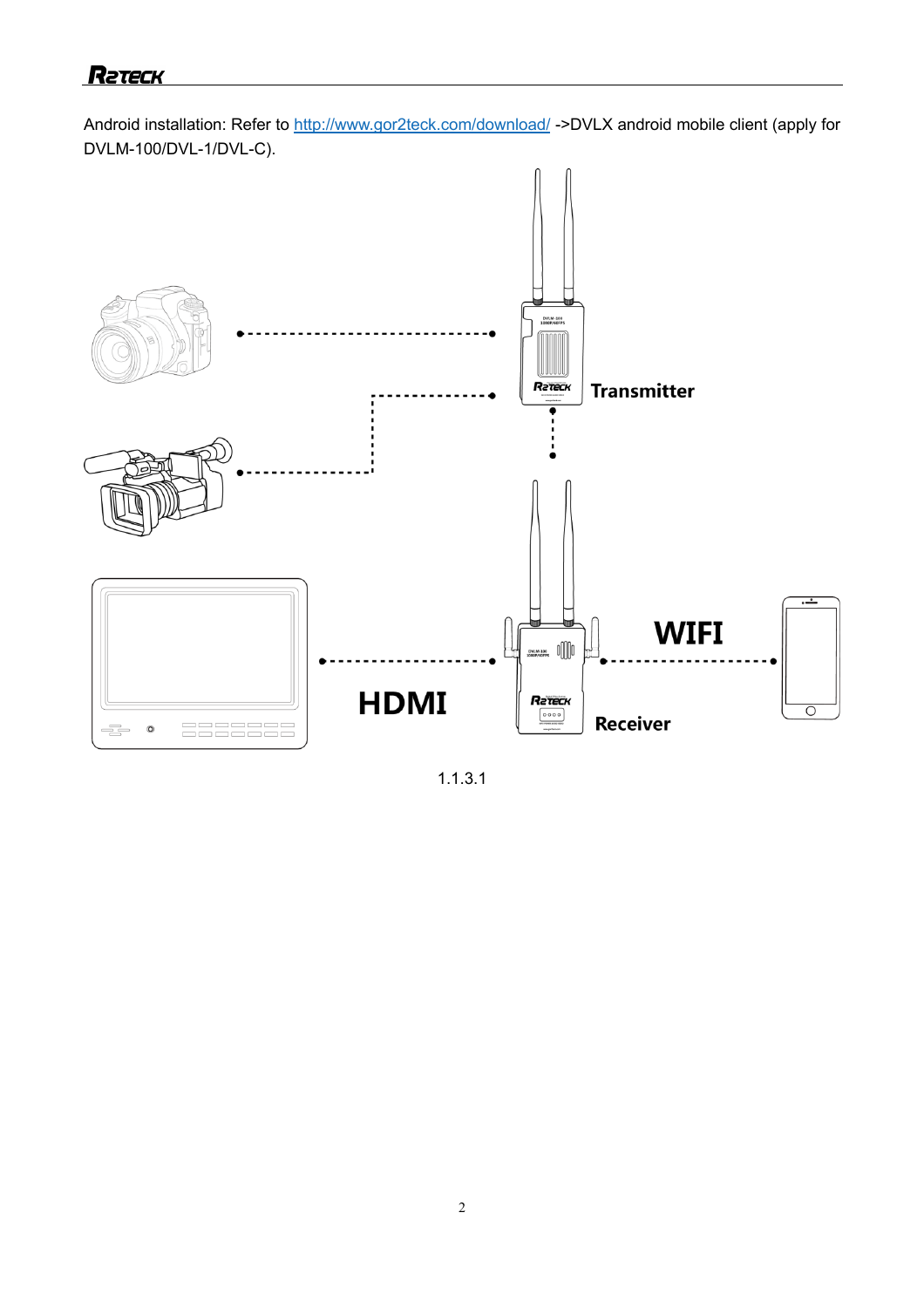# **2. Specification**

Here list the detailed specification about DVLM-100

| <b>Function specification</b>       |                                                    |  |
|-------------------------------------|----------------------------------------------------|--|
| Communication distance              | 100mw transmission distance $\geq 800$ m           |  |
| (outdoor, no obstruction)           | 800mw transmission distance $\geq 1500$ m          |  |
| <b>Wall Penetration ability</b>     | 3 cement walls; 1 ferroconcrete wall               |  |
| <b>Output Power</b>                 | 25mw-800mw adjustable                              |  |
| Sensitivity                         | -95dbm $\pm$ 2dbm                                  |  |
| Frequency                           | 5G                                                 |  |
| <b>Physics specification</b>        |                                                    |  |
| working temperature                 | $-10 - 60^{\circ}$                                 |  |
| storage temperature                 | $-20 - 50^{\circ}$                                 |  |
| dimension (including the shell, not | Transmitter: L.114mm x W. 70mm x H. 25mm           |  |
| including the antennas)             | Receiver: L.127mm x W. 72mm x H. 28mm              |  |
| Weight (including the shell, not    | Transmitter: 178g                                  |  |
| including the antennas)             | Receiver: 233g                                     |  |
| <b>Hardware function support</b>    |                                                    |  |
|                                     | DC-12V, 6V~17.1V, suggest the output power is more |  |
| Transmitter working voltage         | than 2A                                            |  |
|                                     | DC-12V, 7V~22V, suggest the output power is more   |  |
| Receiver working voltage            | than 2A                                            |  |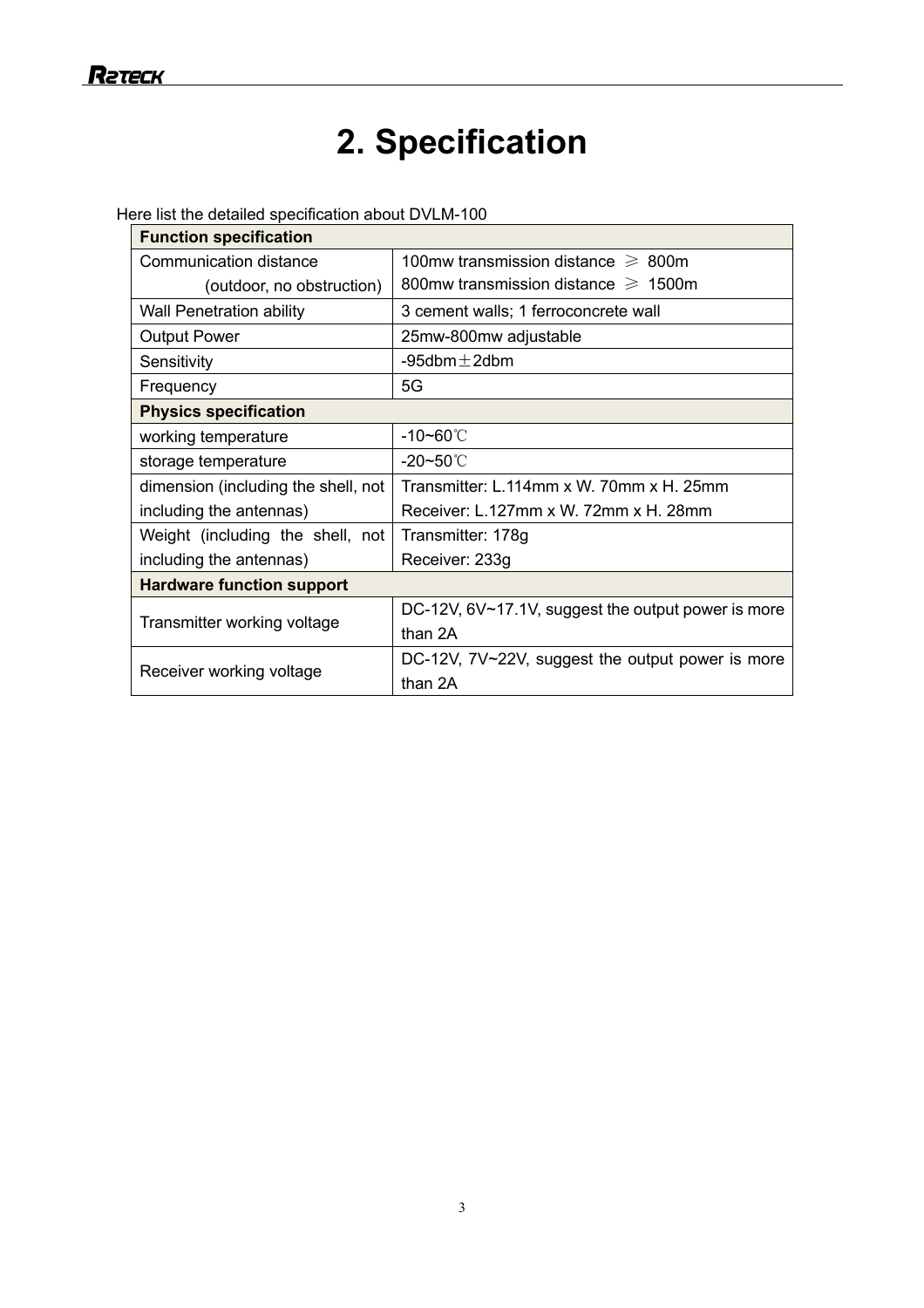# **3 Introduction**

# **3.1 Disclaimer**

Thanks for purchasing the DVLM-100 from Wuxi R2TECK. Everyone need to read and understand this disclaimer before using the DVLM-100. You are supposed to be accepted the disclaimer once the product is started to use. Please comply with the installation and using process indicated in this use manual. Wuxi R2TECK will not be responsible for the consequence of the improper use, improper install, improper modify.

The product name, brand mentioned here are belong to R2TECK.

# **3.2 Profile**

This use manual as the instruction of Full-HD Digital Video Transmission system DVLM-100, the components and functions mentioned here may not be the standard spec. please check the enclosed list with the product, please contact with the dealer if you have any question

The right of the manual write, modify and release only belong to Wuxi R2TECK, Without the authorization of Wuxi R2TECK, this use manual could not be copied or modified or released

The information in this manual is only for DVLM-100 Full-HD Digital Video Transmission System. This manual is subject to change without prior notice.

| Version                |              |  |
|------------------------|--------------|--|
| profile code & version | release date |  |
| RR.H.0003.0017. V01    | 2017.10      |  |

## **3.3 Intended usage**

DVLM-100 use for wireless Full-HD Digital Video transmission

please change it before start the product.

# **3.4 Caution**

The effectiveness of the use product is subject to if comply with operate and maintain direction in this manual.



Before start the product, the staff must make sure the operate process and condition is correct. specially to check the product cables are good or not, if the cable is damaged,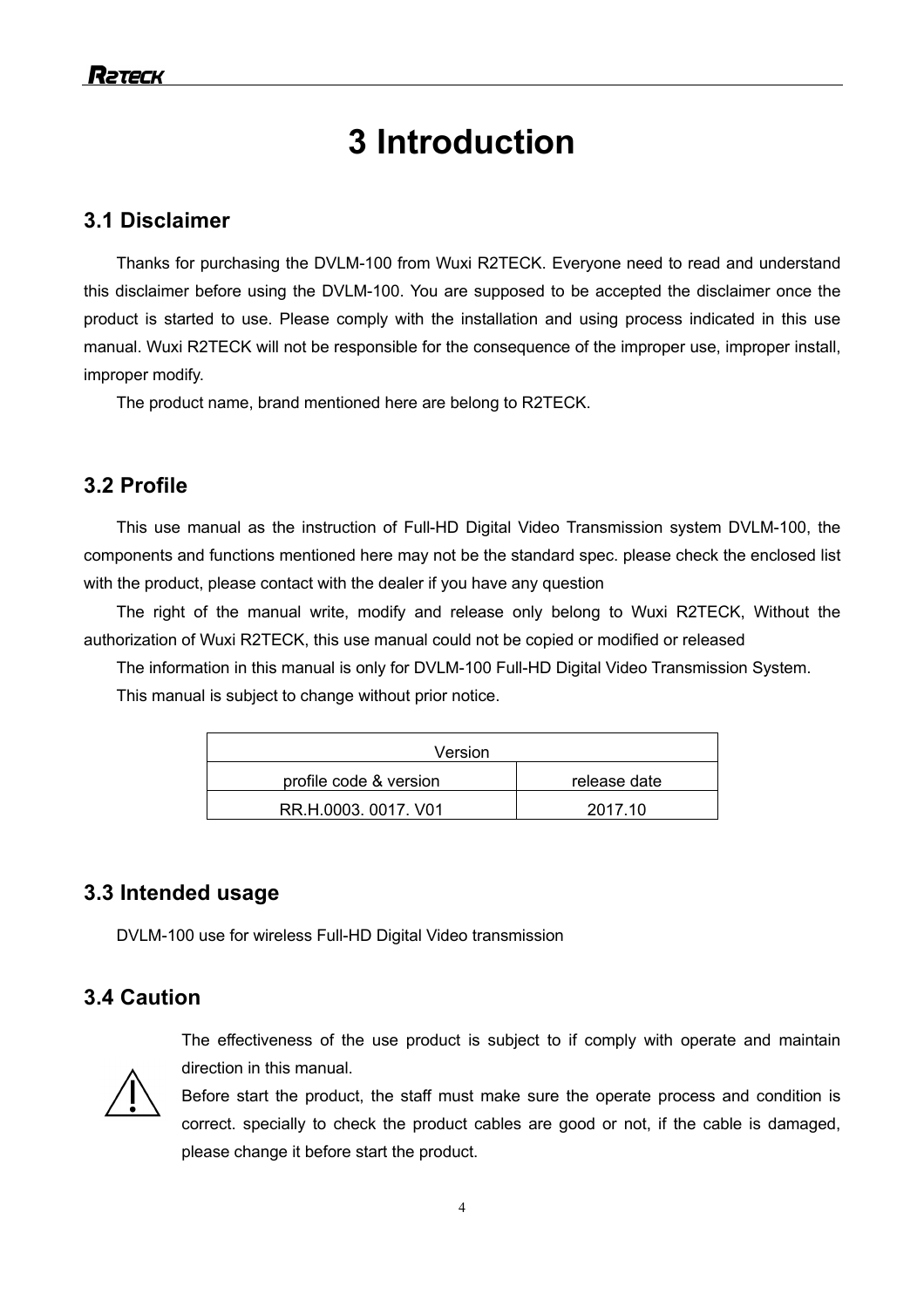

DVM-100 is intended to use on the film and other Full-HD digital video transmission. DVLM-1 may not be reached the defined function if it works in the improper temperature, improper humidity and improver air pressure.

DVLM-100 should not work when it is wet. Have to make sure it is dry when you use it.



DVLM-100 is the high precise product, it is forbid to beat and clash.

Product life time is 2 years, quality warranty is 1 year.



Manufacture and dealer are responsible for the product maintenance, without the authorization, please don't fix the product and don't modify the product.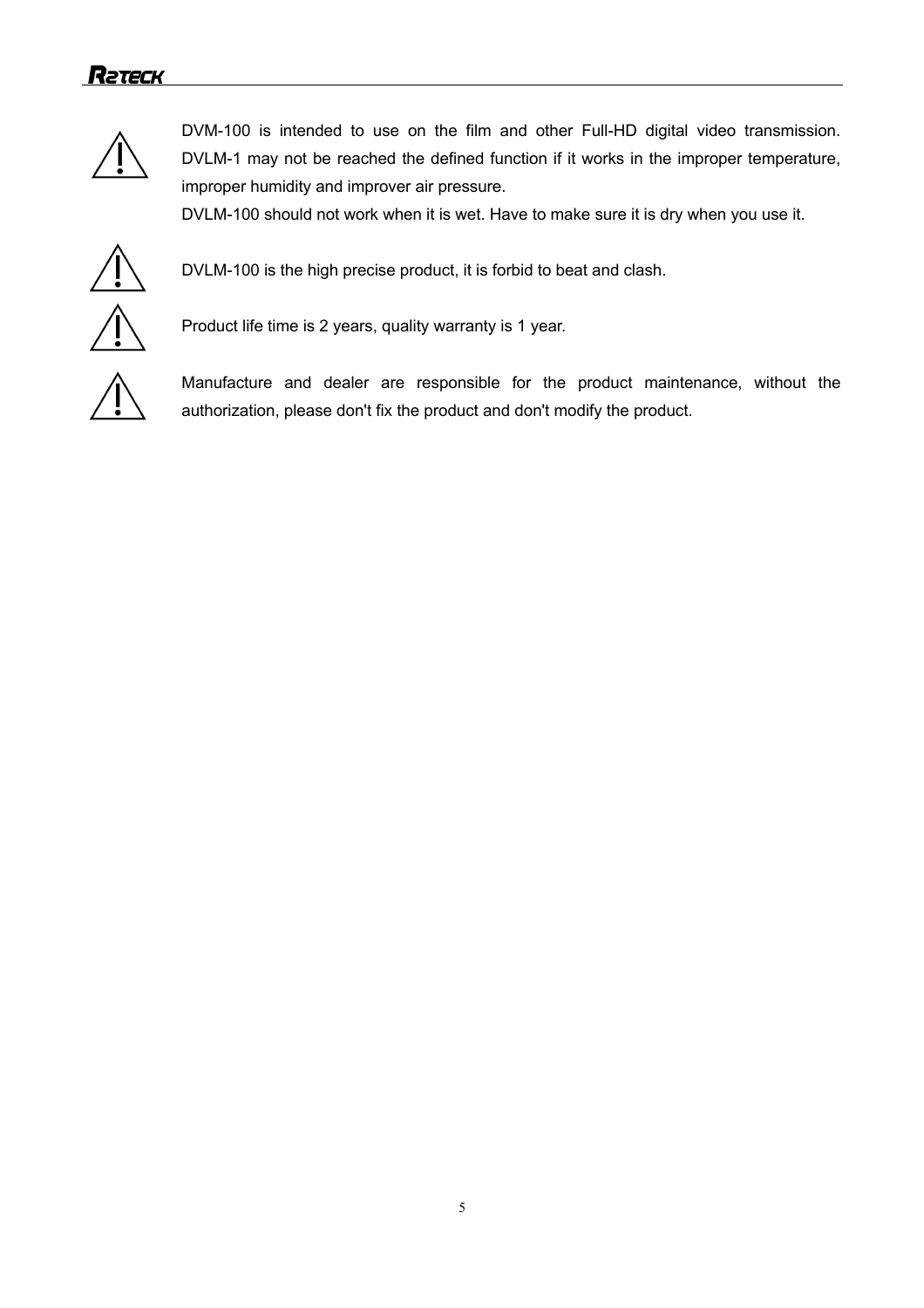# **4. Product overview**

# **4.1 Brief introduction**

DVLM-100 is the 1080p full-HD Digital Video transmission system which including transmitter and receiver, it transmit the video, audio, image and more information by the wireless communication mode. DVLM-100 is perfect for all fields video transmission because of the light weight, low power, long distance, low latency.

# **4.2 Standard spec**

### **4.2.1 product main part**



#### **4.2.2 Transmitter cable**

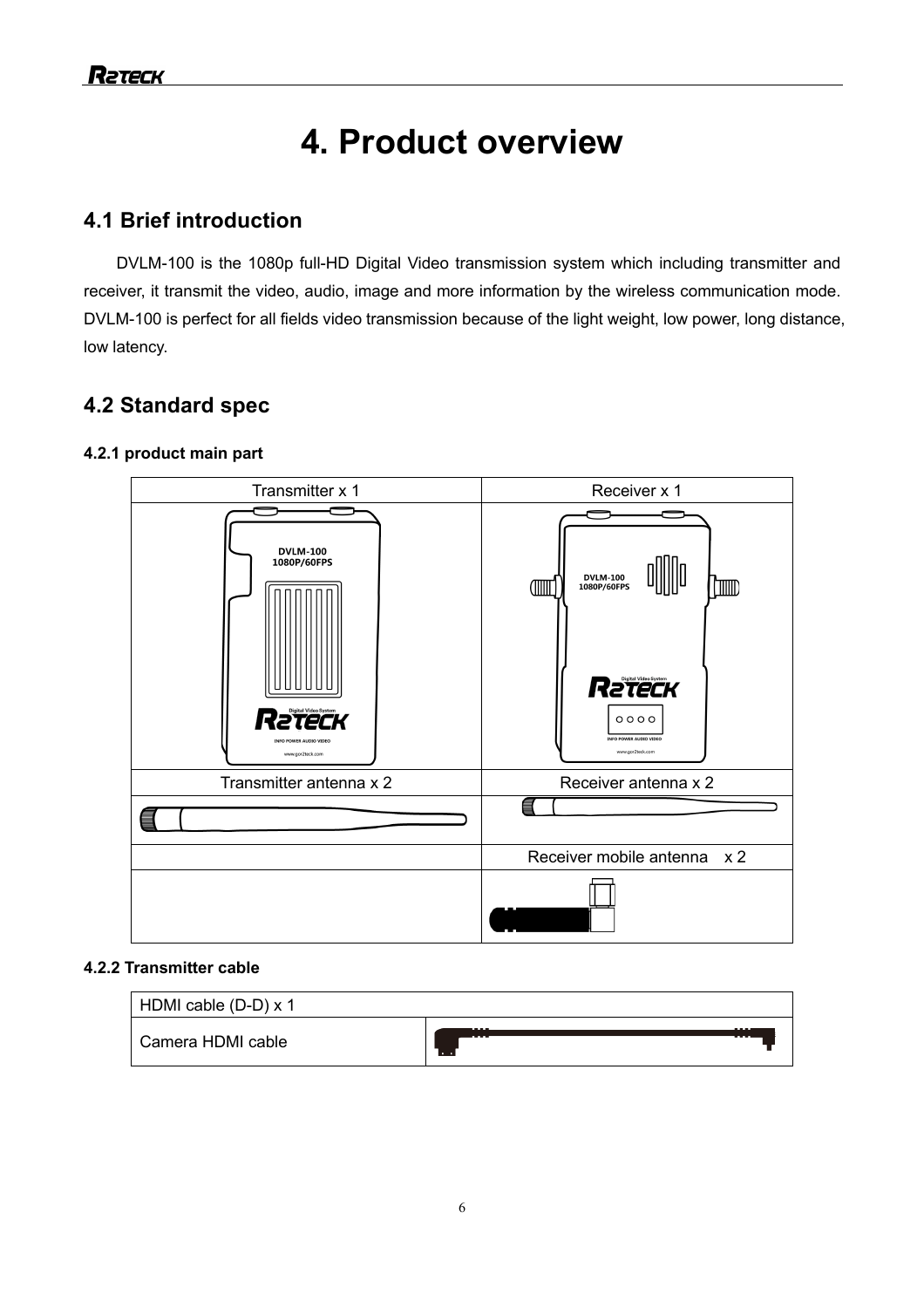### **4.2.3 Receiver cable**



# **5. Port definition**

# **5.1 Transmitter port**

### **5.1.1 Back side**





[1]: For frequency switch setting

Press the button more than 5 seconds, 3 lights (HDMI, LINK, WORK) are all turn-off, release the key, 3 lights flash as 0.5Hz frequency, and then 3 lights back to normal state, that means channel change is finished. If devices not connected yet after 10 seconds of frequency switch process, please switch again. The frequency supported by device as below:

| 5180 | 5220 | 5260 | 5320 | 5520 | 5540 | 5560 |
|------|------|------|------|------|------|------|
| 5580 | 5600 | 5620 | 5640 | 5660 | 5680 | 5700 |

[2]: For bind the Transmitter and receiver.

Press the button more than 5 seconds, 3 lights (HDMI, LINK, WORK) are all turn-off, then 3 lights flash one by one, when the LED light works well that means they are well bind. This may takes 2 minutes. If the connection has not been resumed after 2 minutes, repower on both ends, and don't need rebind.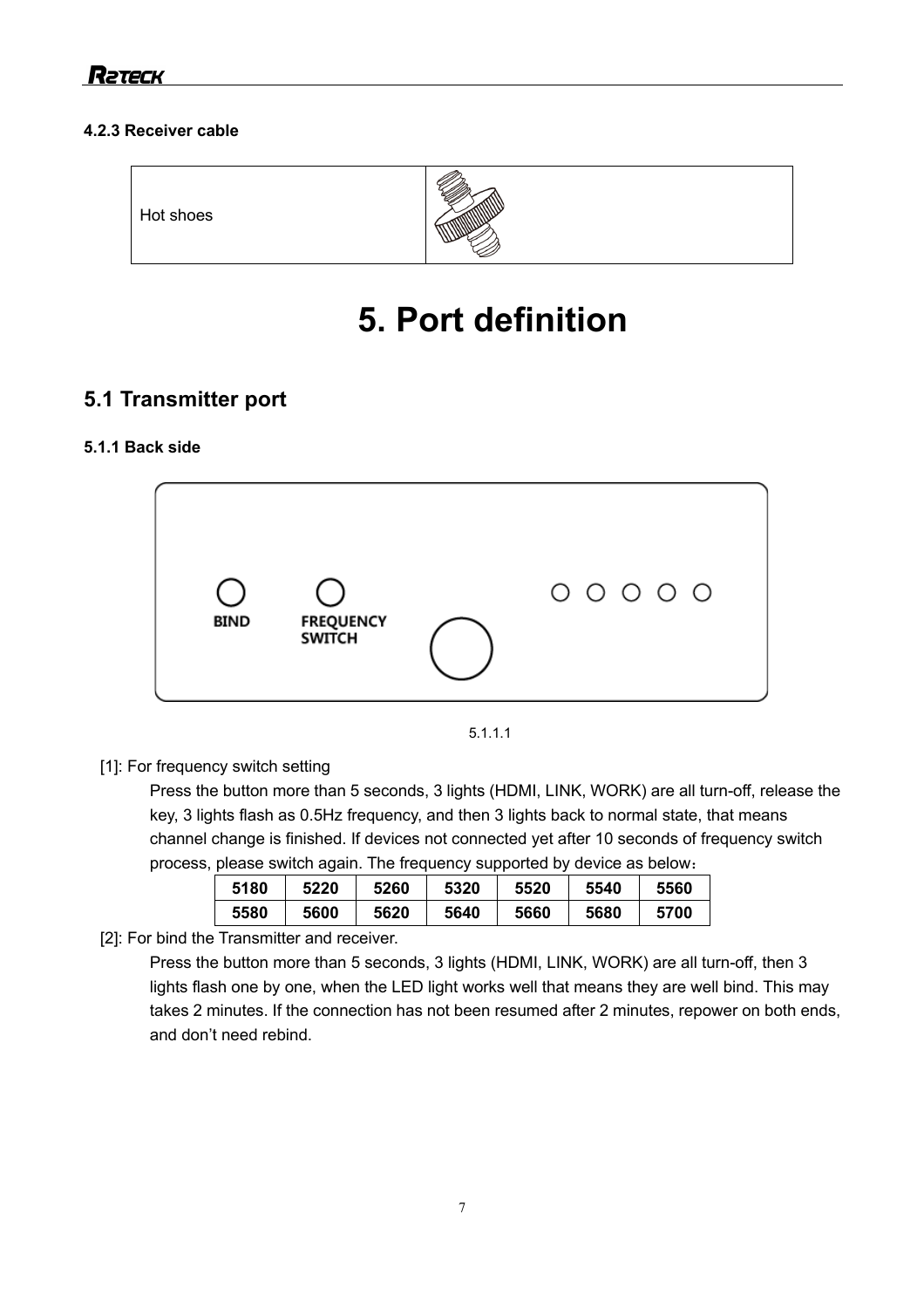### **5.1.2 Right side port**





HDMI port: for connecting with the camera.

Power port: Power button.

Work light: for monitoring the Transmitter working status.

| Light status | <b>Description</b>        | Action                       |
|--------------|---------------------------|------------------------------|
| Flash        |                           | <b>NA</b>                    |
| regularly    | Transmitter works well    |                              |
| other status |                           | Connect the system to the    |
|              | Transmitter does not work | power again, or contact with |
|              |                           | the customer service.        |

Link light, for monitoring the status of connect with the receiver.

| Light status | <b>Description</b>             | Action                        |
|--------------|--------------------------------|-------------------------------|
| Turn-on      | Connect with receiver well     | <b>NA</b>                     |
|              | Does not connect with receiver | 1. Please wait for connecting |
|              |                                | 2. Make sure the receiver is  |
| Turn-off     |                                | connected the power.          |
|              |                                | 3. Bind the Transmitter and   |
|              |                                | receiver again                |
|              |                                | 4. Connect the power again    |

HDMI light, for monitoring the camera status.

| Light status | <b>Description</b>      | Action                                          |
|--------------|-------------------------|-------------------------------------------------|
| Turn-on      | Camera connect well     | <b>NA</b>                                       |
| Turn-off     | Camera does not connect | check camera cable position                     |
|              | Camera                  | output format is not check camera output format |
| Flash        | correct                 | setting                                         |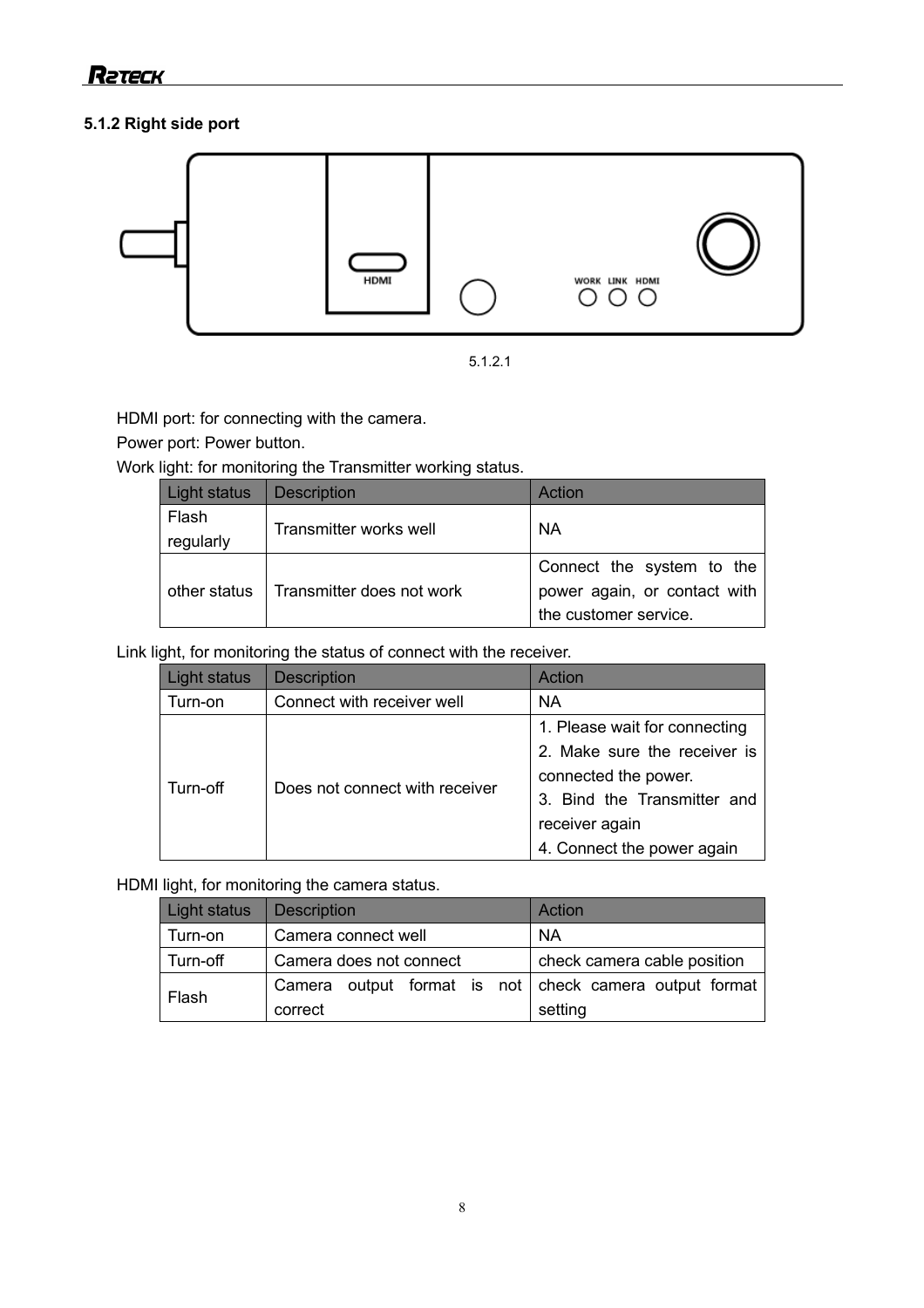### **5.1.3 Left side port**





DC-12V port: 12V-DC power.

# **5.1.4 Front side port**





Cooling fan: Pay attention to not cover the cooling fan.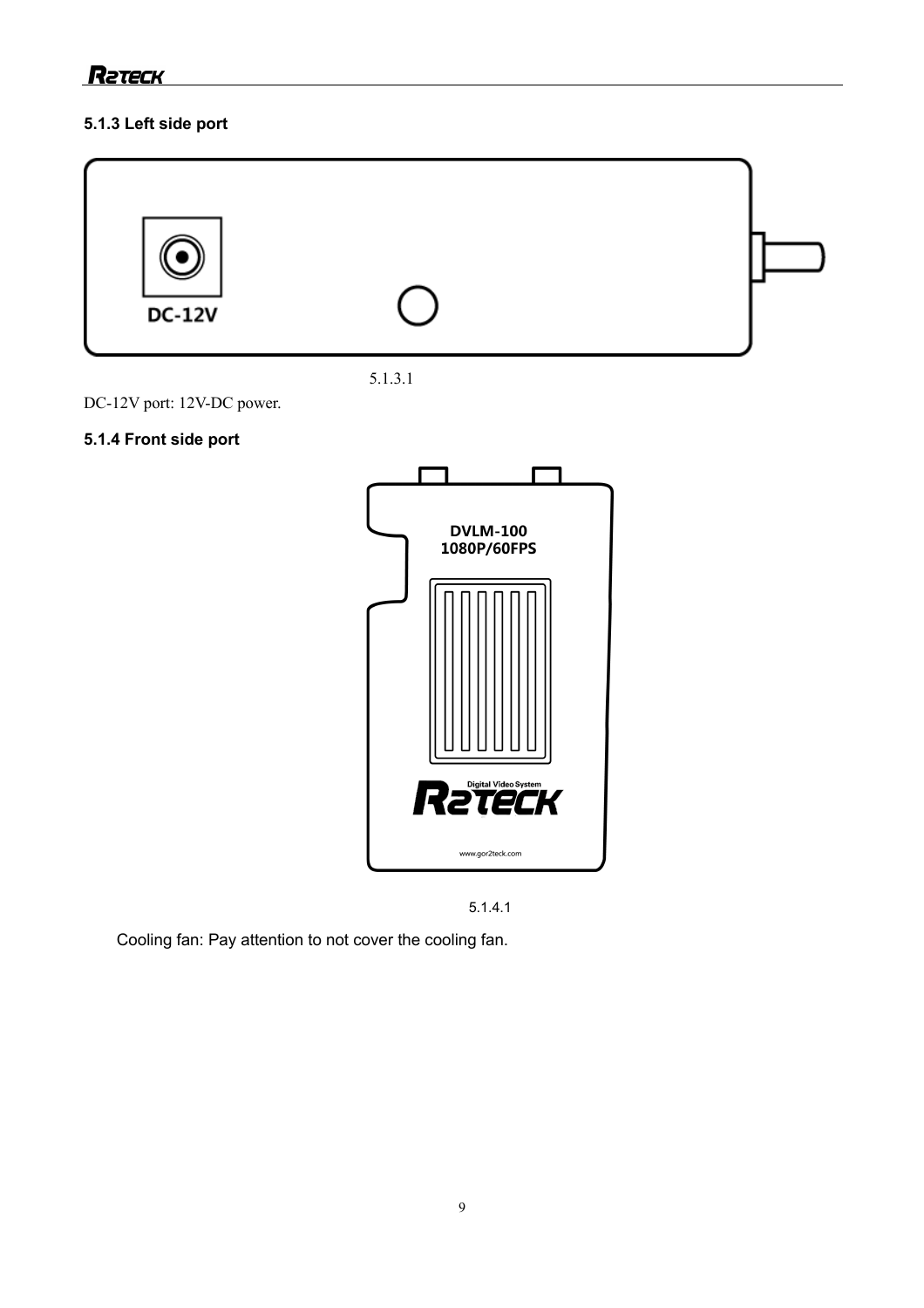# **5.2 Receiver port**

### **5.2.1 Left side port**



### [1]:For frequency switch setting

Press the button more than 5 seconds, 4 lights (HDMI, LINK, WORK, MOBILE) are all turn-off, release the key, 4 lights flash as 0.5Hz frequency, and then 4 lights back to normal state, that means channel change is finished. If devices not connected yet after 10 seconds of frequency switch process, please switch again. The frequency supported by device as below:

[2]:For bind the air part and ground part.

Press the button more than 5 seconds, 4 lights (HDMI, LINK, WORK, MOBILE) are all turn-off, then stop press the button, 4 lights flash one by one, when the LED light works well that means they are well binded.This may takes 2 minutes.If the connection has not been resumed after 2 minutes, repower on both ends, and do not need to rebind.

[3]: Monitor the receiver work status.

| Light status       | <b>Description</b>          | Action                                                             |
|--------------------|-----------------------------|--------------------------------------------------------------------|
| Flash<br>regularly | Receiver works well         | <b>NA</b>                                                          |
| Other status       | Receiver does not work well | Connect the power again or<br>contact with the customer<br>service |

[4]: Monitor Transmitter and receiver connect status.

| Light status | <b>Description</b>               | Action                        |
|--------------|----------------------------------|-------------------------------|
| Turn-on      | <b>Connect with Transmitter</b>  | <b>NA</b>                     |
|              |                                  | 1. Please wait for connecting |
|              |                                  | 2. Make sure the Transmitter  |
|              | Des not connect with Transmitter | is connecting the power.      |
| Turn-off     |                                  | 3. Bind the Transmitter and   |
|              |                                  | receiver again.               |
|              |                                  | 4. Connect the power again    |

#### [5]: monitor the display device status.

| Light status | <b>Description</b>              | Action                     |
|--------------|---------------------------------|----------------------------|
| Turn-on      | Display device connect well     | <b>NA</b>                  |
| ∪ Turn-off   | Display device does not connect | Check Display device cable |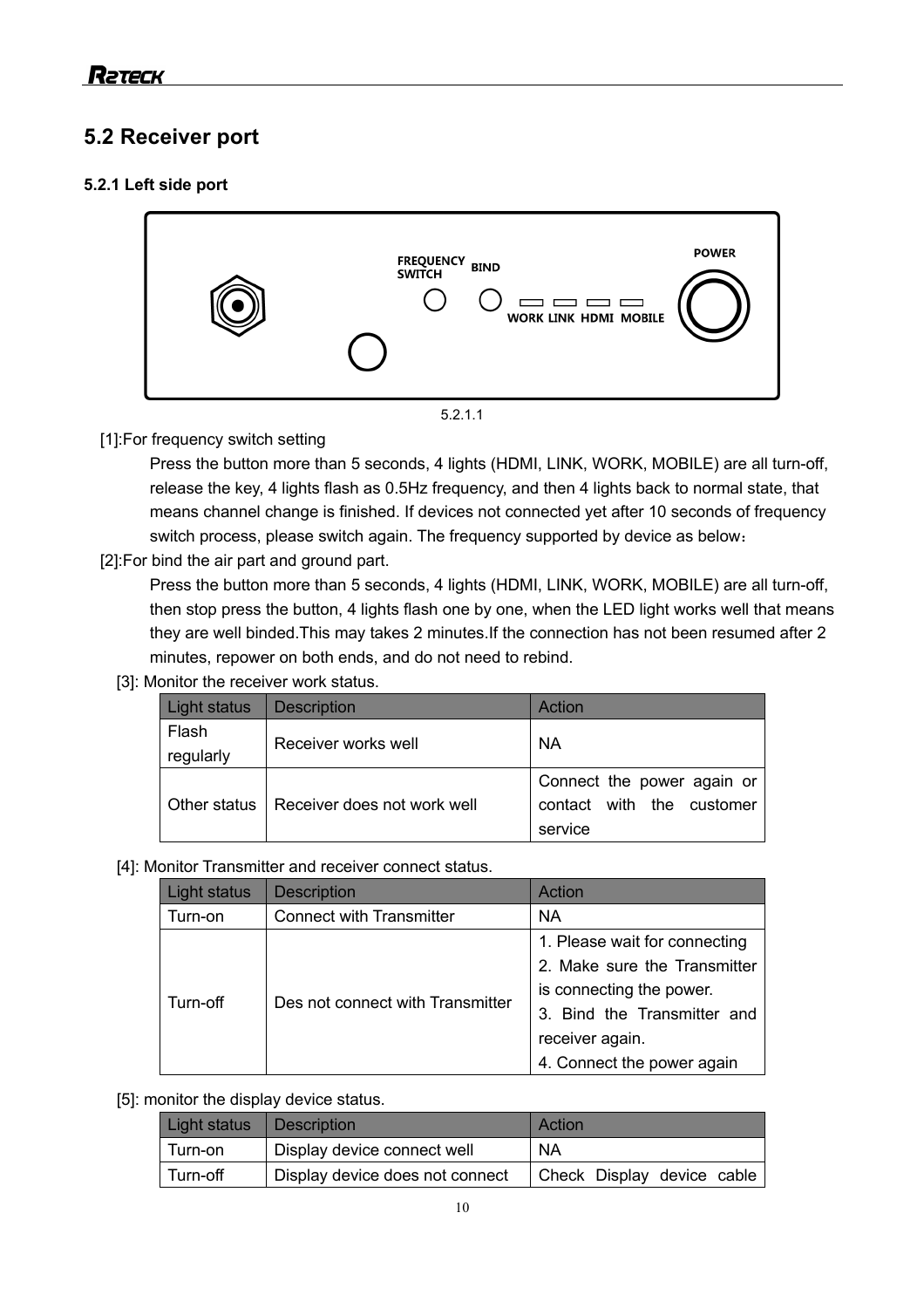|  | position |
|--|----------|

#### [6]: Monitor mobile connect status.

| Light status | <b>Description</b>  | Action                         |
|--------------|---------------------|--------------------------------|
| Turn-on      | Mobile connect well | <b>NA</b>                      |
|              |                     | Make sure the mobile connect   |
| Turn-off     | No mobile connect   | with the network, turn off the |
|              |                     | software then turn on again.   |

#### **5.2.3 Right side port**



5.2.3.1

- [1]: DC-12V power button
- [2]: HDMI port, for connect with the monitor.
- [3]: USB port, software upgrade.

#### **5.2.4 Front side port**





Air vent: Pay attention to not cover the air vent.

- [1]: INFO port, for specification display.
- [2]: Power port, for switch signal reception sensitivity.

[3]: For audio button.

[4]:Video port, for switch the picture quality, have 3 level for choose.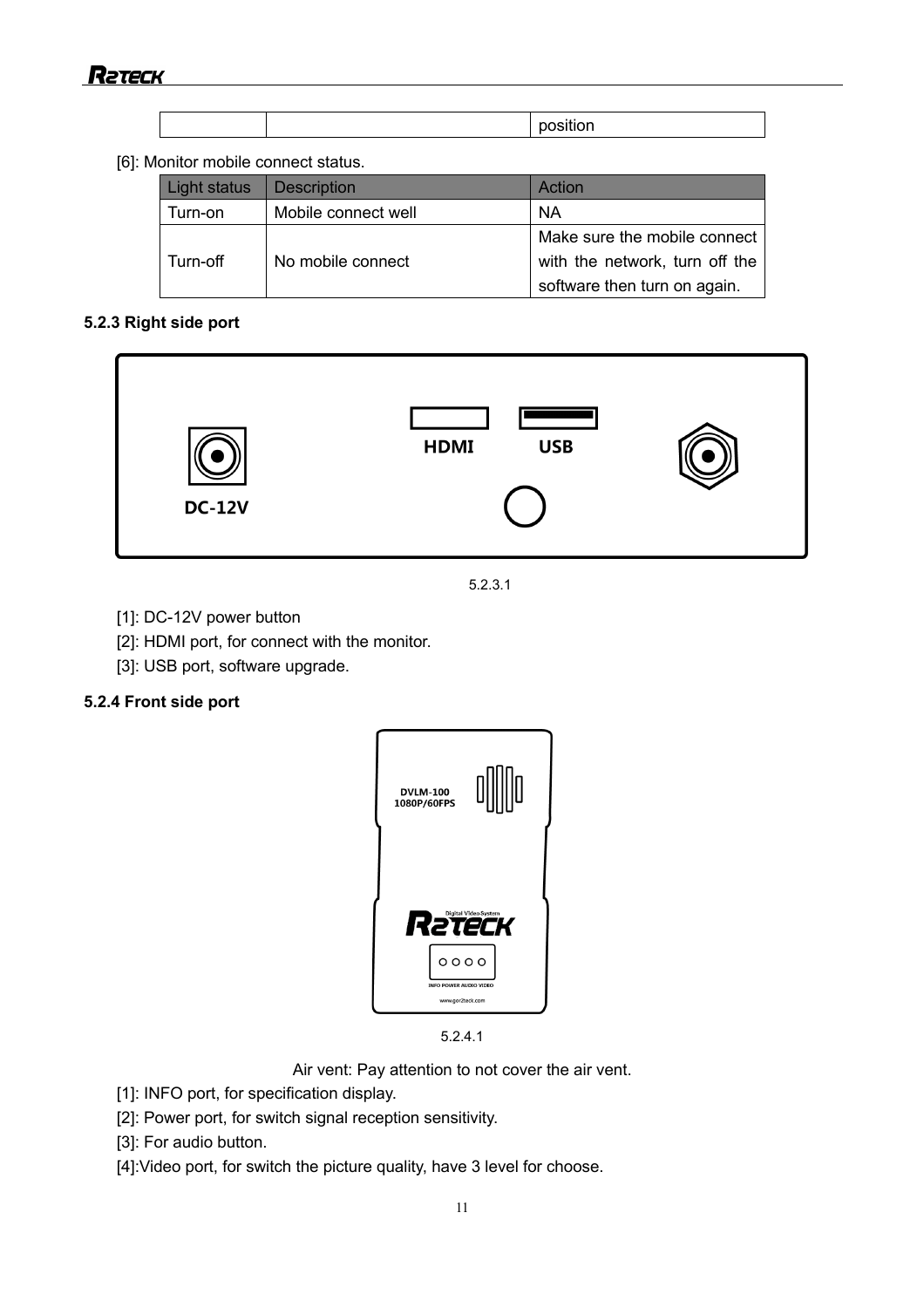# **6. Installation**

# **6.1 Transmitter installation**

### **6.1.1 Antenna installation**

Take out two pcs Transmitter antenna and fix them on the transmitter.

### **6.1.2 HDMI cable installation**

One end of cable connect to the camera, another end of cable connect to the Transmitter.

### **6.1.3 power cable installation**

Both of DC and AC power are supported by the receiver. Support Sony NP-F970/770 battery. Support DC-12V power, suggest the output power is more than 2A. Connect to the power according to the requirement.

# **6.2 Receiver installation**

### **6.2.1 Antennas installation**

 Prepared 4pcs receiver antennas, 2pcs of each style, fix them on the receiver according the photo below:

Attention:

The receiver antenna is not a full direction antenna ,

For better transmit result, please make sure the antennas perpendicular to the ground.

Please operate refer to blow pictures .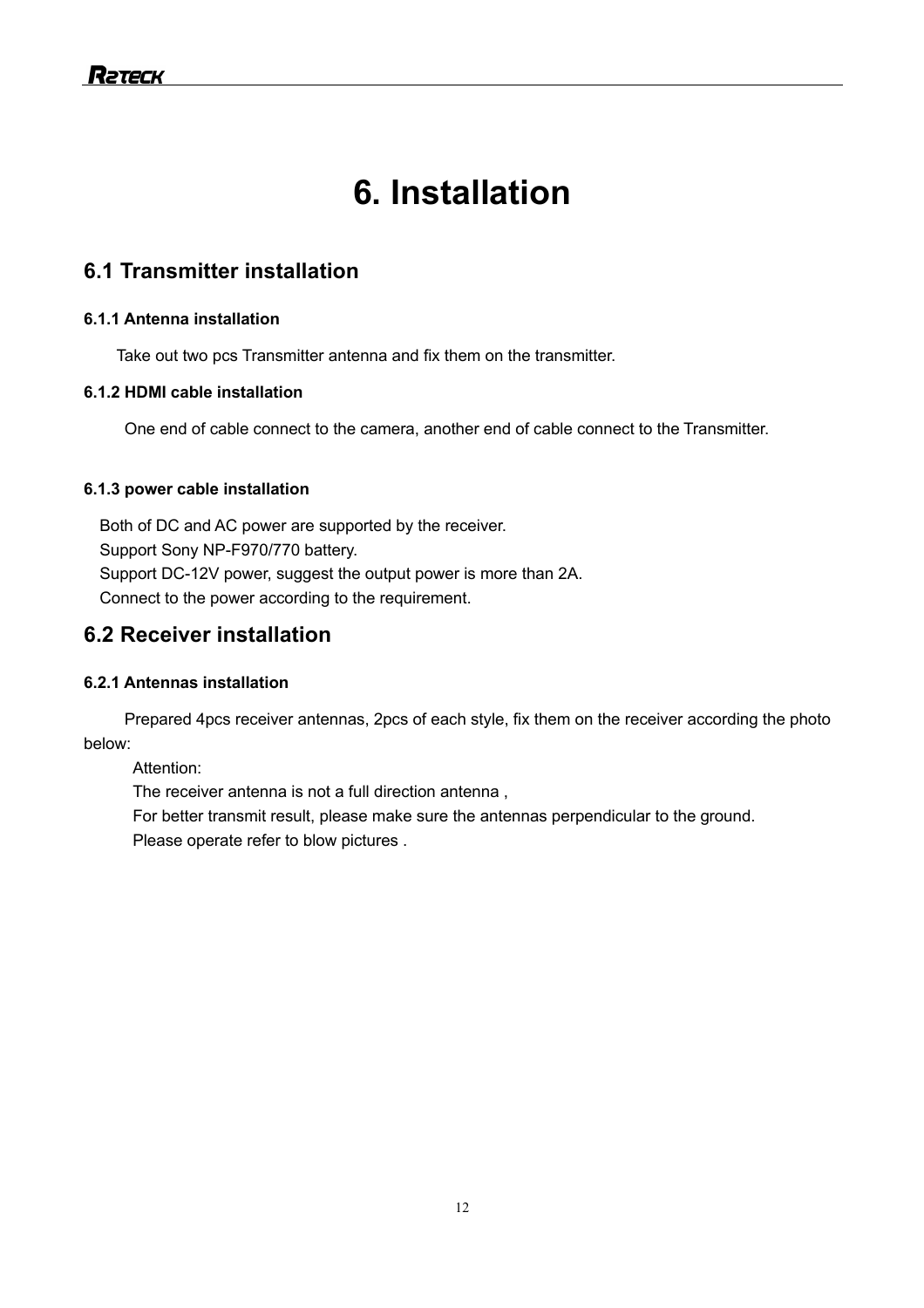

#### 6.2.1.1

#### **6.2.2 HDMI cable installation**

One end of HDMI connect to the monitor, another end of HDMI connect to the receiver.

#### **6.2.3 Power cable installation**

Both of DC and AC power are supported by the receiver. Support Sony NP-F970 battery Support 12V-DC power, suggest the output power is more than 2A. Connect to the power according to the requirement. Suggest use AC power.

#### **6.2.4 Mobile APP installation**

iOS App installation: In App store, search the key word "DVLx" and download.

Android installation: Refer to http://www.gor2teck.com/download/ ->DVLX android mobile client (apply for DVLM-100/DVL-1/DVL-C).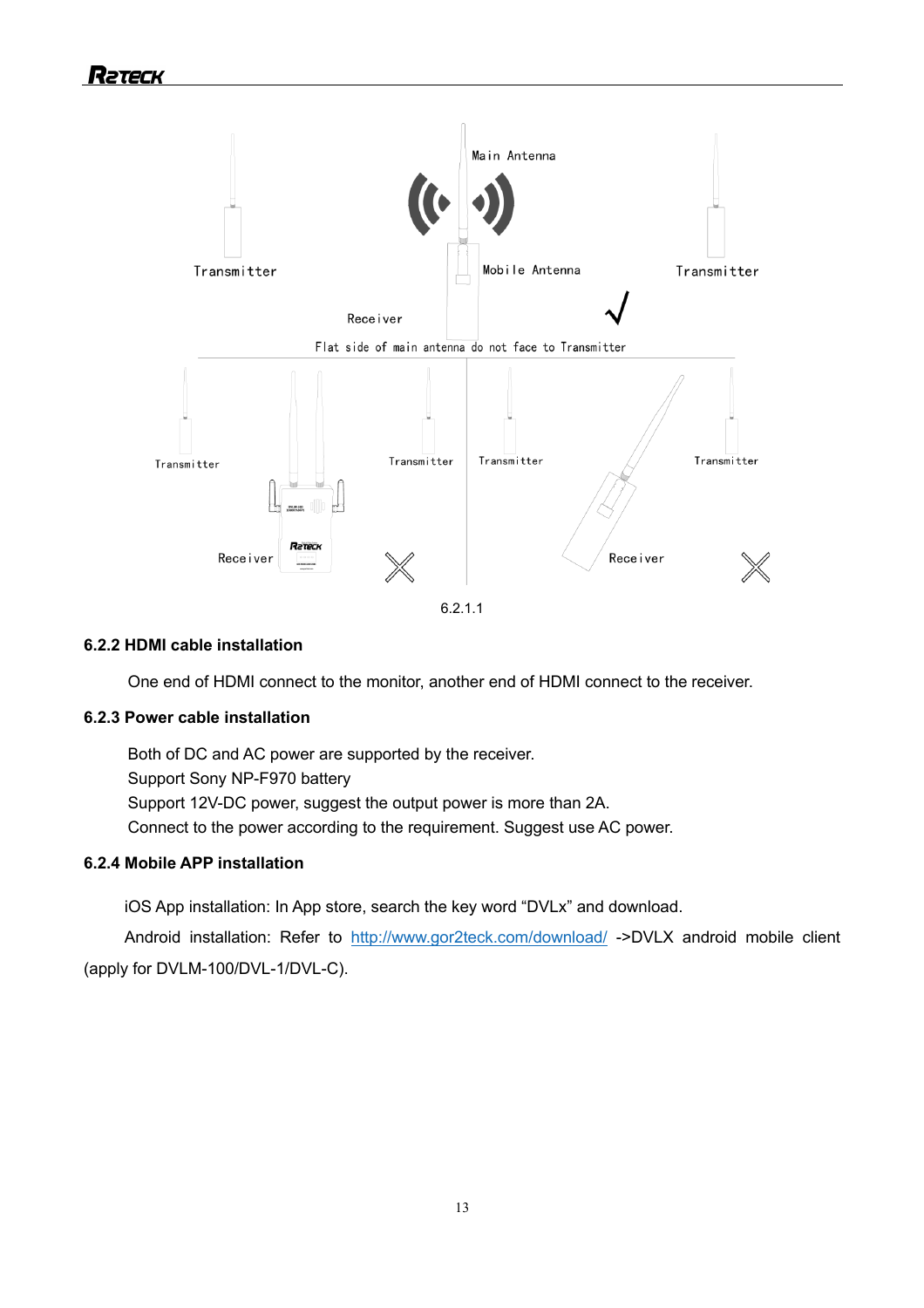# **7. Bind and Frequency switch**

### **7.1 Frequency switch**

This feature is implemented at the transmitter or receiver, there is not required to implemented it at the same time. Please make sure the transmitter and receiver connection status is well when implemented at the receiver.

For channel switch setting

Transmitter: Press the button more than 5 seconds, 3 lights (HDMI, LINK, WORK) are all turn-off, release the key, 3 lights flash as 0.5Hz frequency, and then 4 lights back to normal state, that means channel change is finished.

Receiver: Press the button more than 5 seconds, 4 lights (HDMI, LINK, MOBILE, WORK) are all turn-off, release the key, 4 lights flash as 0.5Hz frequency, and then 4 lights back to normal state, that means channel change is finished.

### **7.2 Bind**

Function explanation: bind function bind one Transmitter with one receiver.

Process: the device LED light shows correctly, press two BIND buttons on Transmitter and receiver together and keep more than 5 seconds, all the LED light turn off, release the button. All the LED light flash one by one regularly, means the device start the bind progress. when all the LED lights of both side shows correctly that means bind progress is finished.

Attention:

 When the Transmitter is connecting with the receiver, the video will be paused two times during the bind progress, the video will work correctly when the progress is finished.

 One Transmitter only work together with the bind receiver after processed the bind function. Bind progress should be worked on the Transmitter and receiver at same time, please turn off other devices during bind progress in order to avoid mismatching errors.

All the buttons on the Transmitter and receiver will be worked after the device started 30 seconds later, the LED lights flash high speed means the buttons are not available now.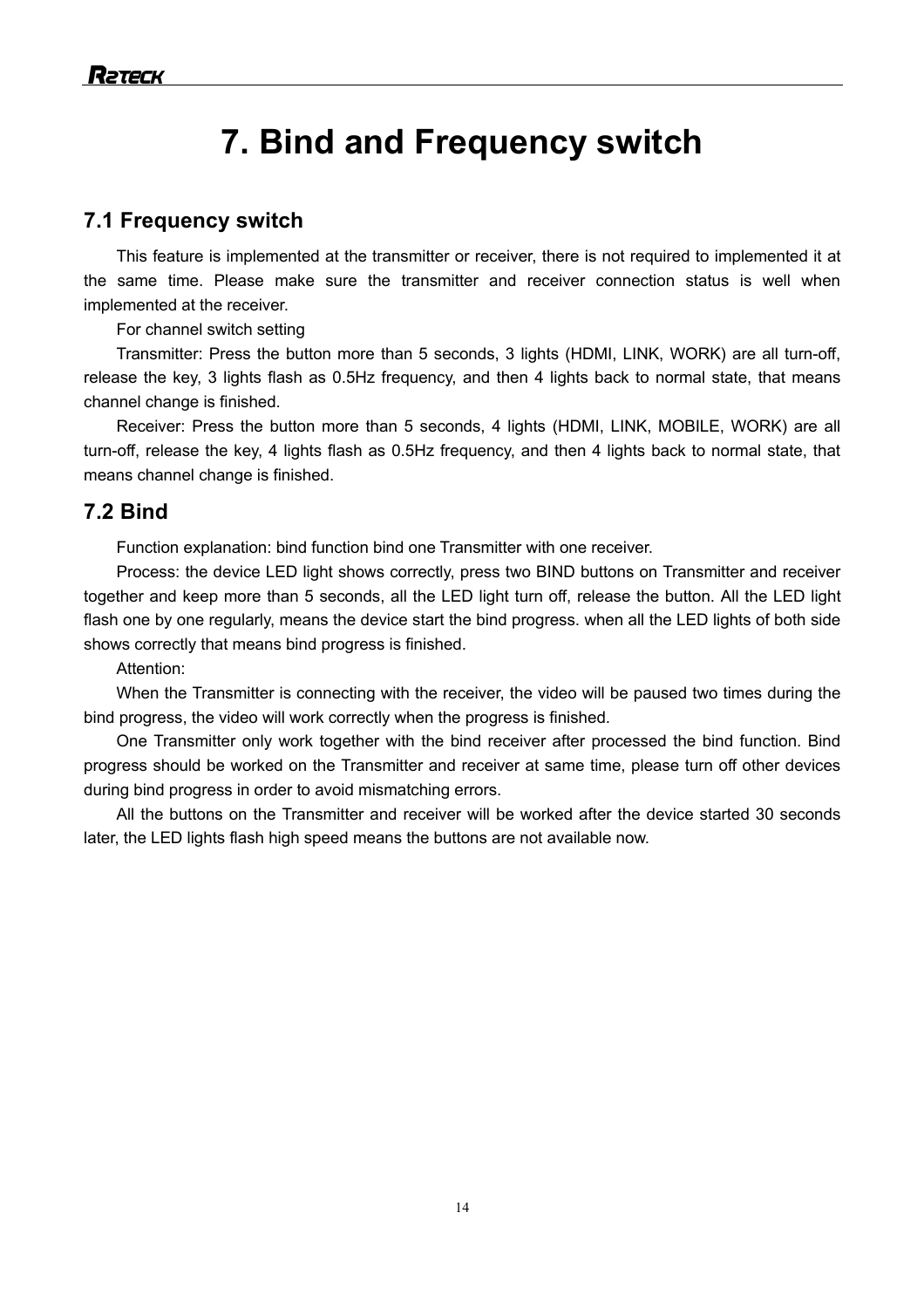# **8. Software upgrade instructions**

# **8.1 Function description**

This feature is software upgraded at transmitter and receiver. Please make sure the transmitter and receiver connection status is well which have display transmission/ work light flash/ link light flash.

# **8.2 Operating steps**

- Ø Prepare 1Set of DVLM-100 video transmission system.
- $\triangleright$  1PC of monitor for monitoring the processes.
- $\triangleright$  Prepare 1 PC of U-disk which is FAT32 format.
- $\triangleright$  Copy the software upgrade package (uograde.des3) which is provided by R2TECK to U-disk
- $\triangleright$  Connect the monitor with Receiver and charge the monitor.
- $\triangleright$  Connect the U-disk with USB port.
- $\triangleright$  Charge the Transmitter.
- $\triangleright$  Charge the Receiver.
- $\triangleright$  The receiver will be in the process of Auto upgrade.
- $\triangleright$  The device will work normally after 10 seconds when software upgrade is successfully conducted.
- $\triangleright$  Remove the U-disk.

# **8.3 Display content**

- $\triangleright$  Display the boot logo.
- $\triangleright$  Display the system upgrade interface logo.
- $\triangleright$  Display the upgrade processes.
- $\triangleright$  Display the upgrade completed.
- $\triangleright$  Display the video on the monitor.

# **8.4 Trouble symptoms / solution**

| Interface                 | <b>Description</b> | Action                              |  |
|---------------------------|--------------------|-------------------------------------|--|
| Couldn't link the upgrade |                    | Copy the software upgrade           |  |
| interface                 | No upgrade package | package to U-disk.                  |  |
| Process: U-Disk Err,      | U-disk format is   | Formatting the U-disk into FAT32    |  |
| Please Format to FAT32.   | incorrect          | format.                             |  |
| Process: Failed           | Upgrade failed     | Upgrade again.                      |  |
|                           |                    | Copy the upgrade package and        |  |
|                           |                    | upgrade again.                      |  |
|                           |                    | If the above solutions do not work, |  |
|                           |                    | please contact with the customer    |  |
|                           |                    | service.                            |  |

Attention: The device will detect whether the U disk is assembled at startup. If the U disk is installed, the device will automatically upgrade. In order to ensure the normal use of the device, please remove the U disk after upgrading, and avoid unnecessary upgrade at the next start.

For upgrade successful, please power the transmitter and receiver.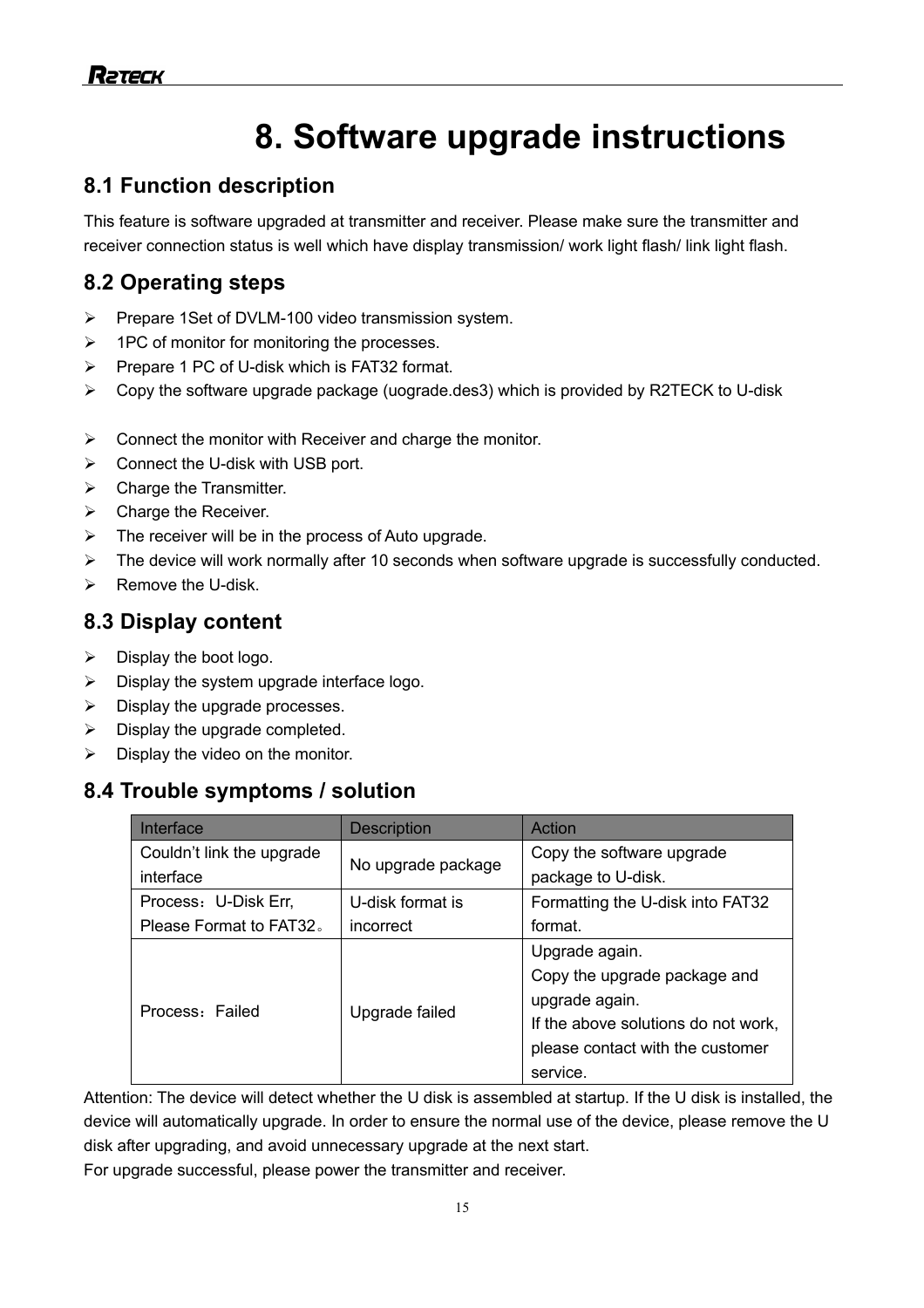# **9. APP instruction**

# **9.1 INFO setting**

Click OSD button, select "Turn-on" or "Turn off", match to the "Display" or "Not display"



8.1.1

# **9.2 Power setting**

Click "setting" button to adjust the power, if click 100mw, then the video top right corner shows "PW: 100 OK", means output power setting is succeed.



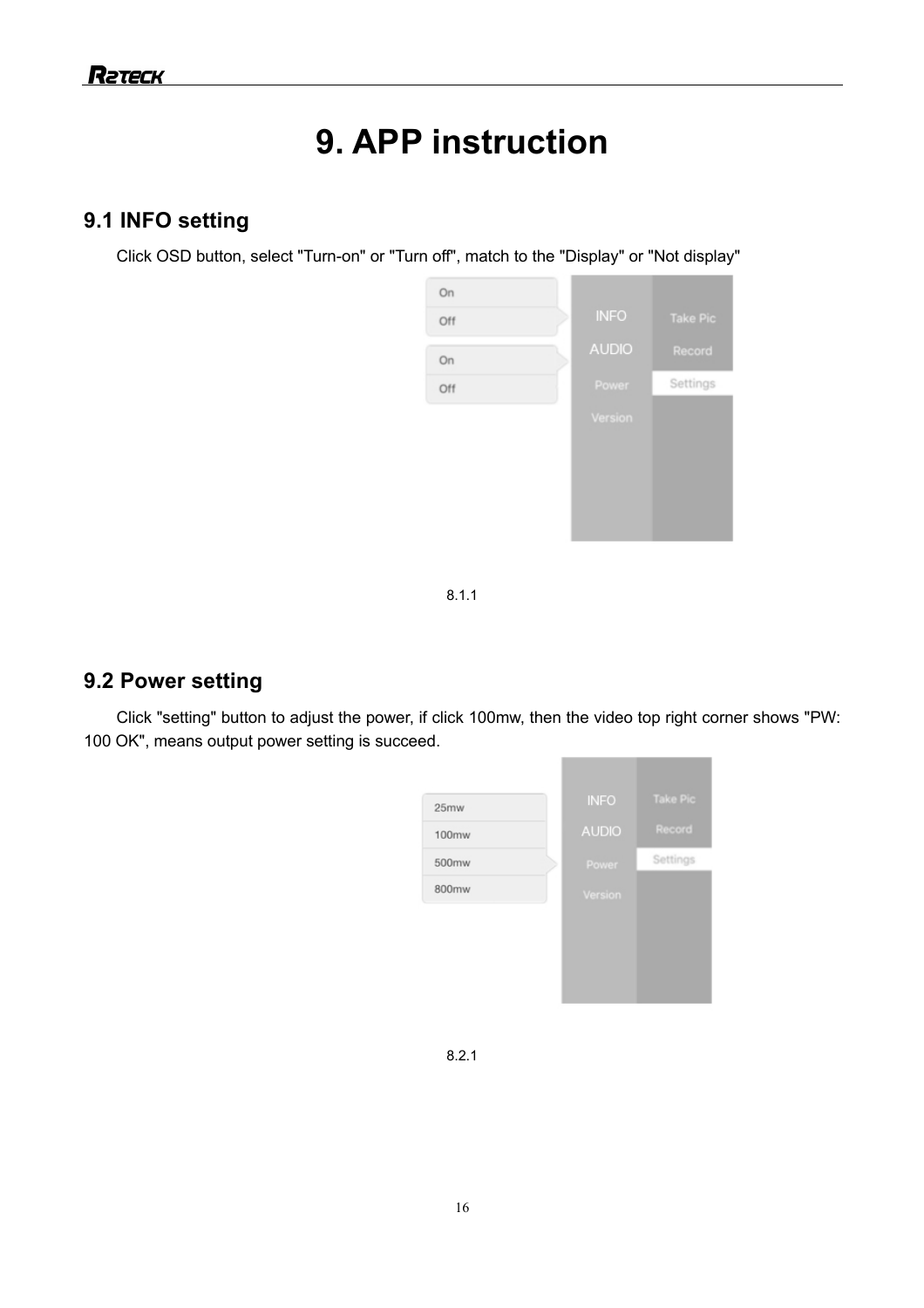# **10. Troubles solution**

Below is the device maintenances about DVLM-100, to help the users whom don't have professional testing equipments and technology to solve the simply troubles.

**10.1 Trouble symptoms / diagnosis / solution**

| Symptoms    | Diagnosis                    |                                   | Solution                                 |  |
|-------------|------------------------------|-----------------------------------|------------------------------------------|--|
|             | Did not follow the process   |                                   | Follow the process as chapter            |  |
|             |                              |                                   | 1. Confirm the power process is correct. |  |
|             | Transmitter                  | HDMI light flash                  | 1. video format does not correct, check  |  |
|             |                              |                                   | if the camera is supported by            |  |
|             |                              |                                   | DVLM-100 and select the correct video    |  |
|             |                              |                                   | format, the camera list as appendix      |  |
|             |                              |                                   | 2. Camera HDMI cable bad contacted,      |  |
|             |                              |                                   | connect the HDMI cable again.            |  |
|             |                              | HDMI light turn-off               | Camera HDMI cable is bad contacted,      |  |
|             |                              |                                   | connect the HDMI cable again.            |  |
|             |                              | <b>WORK</b> light is              |                                          |  |
|             |                              | abnormal (not flash               | Connect the power again.                 |  |
| No video    |                              | regularly)                        |                                          |  |
|             | Receiver                     | LINK light turn-off               | Connect the power again                  |  |
|             |                              | HDMI light turn-off               | Camera HDMI cable is bad contacted,      |  |
|             |                              |                                   | connect the HDMI cable again.            |  |
|             |                              | <b>WORK</b><br>light<br>is        |                                          |  |
|             |                              | abnormal (not flash<br>regularly) | Connect the power again.                 |  |
|             |                              | LINK light turn-off               | Connect the power again.                 |  |
|             | <b>Bind</b><br>abnormal      | LINK light turn-off               | If the above solutions do not work,      |  |
|             |                              |                                   | please restore factory setting           |  |
|             |                              |                                   | Restore factory setting succeed,         |  |
|             |                              |                                   | suggest to process the bind progress.    |  |
|             |                              |                                   | Action and instruction as chapter 7      |  |
|             | Transmitter HDMI bad contact |                                   | Please make sure HDMI cable works        |  |
| Blue screen |                              |                                   | and connect with the device well.        |  |
| Video pause | HDMI cable problem           |                                   | Change a new HDMI cable                  |  |
|             | Out of allowed distance      |                                   | Back to the allowed distance             |  |

**If the above solutions do not work, please contact with the customer service.**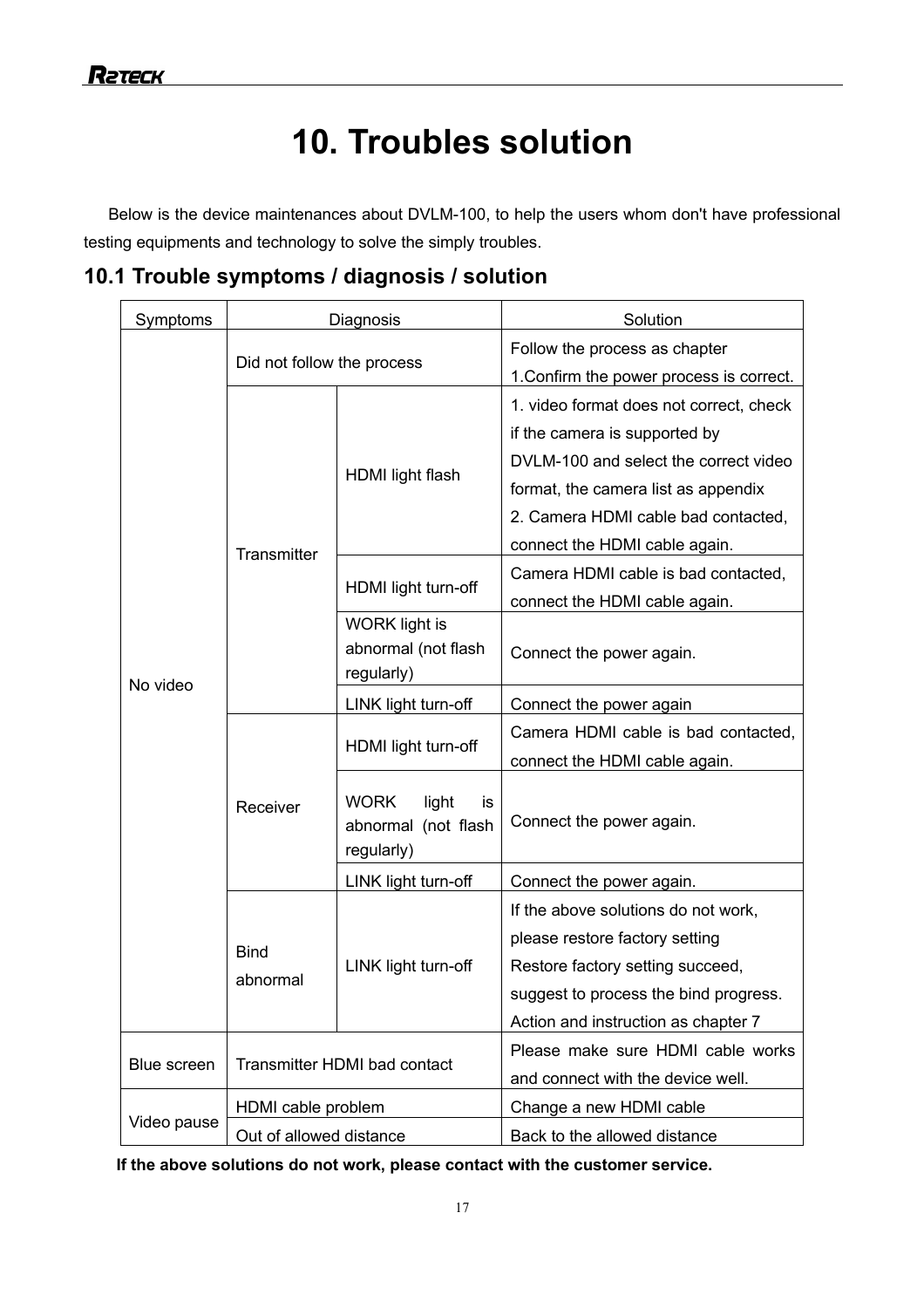# **11. Appendix**

# **11.1 Video input/Output format requirement**

### **Video input/ format requirement**

| Signal<br>type | Video<br>format     | <b>Video Input Resolution</b>                                          | Remark                                                                                                    |
|----------------|---------------------|------------------------------------------------------------------------|-----------------------------------------------------------------------------------------------------------|
| HDMI           | PAL,<br><b>NTSC</b> | 1080p@60/50/30/25/24fps;<br>1080i@60/50fps;<br>720p@60/50/30/25/24fps; | IF want to change the<br>resolution, you have to<br>re-start the both of the<br>Transmitter and receiver. |

### **Video Output format requirement**

| Signal type | Video<br>output<br>format | <b>Video Output Resolution</b>                                         | Remark                                                                                                    |
|-------------|---------------------------|------------------------------------------------------------------------|-----------------------------------------------------------------------------------------------------------|
| <b>HDMI</b> | PAL,<br><b>NTSC</b>       | 1080p@60/50/30/25/24fps;<br>1080i@60/50fps;<br>720p@60/50/30/25/24fps; | IF want to change the<br>resolution, you have to<br>re-start the both of the<br>Transmitter and receiver. |

# **11.2 Monitor INFO content**

Beside the video, on the top side and bottom side of the monitor display the OSD data.



 $\mathbf{E}$ . Transmitter power voltage

POWER: Transmitting power





- **ED**: Current Picture Quality
- $\overline{\mathfrak{A}}$ . Audio button state